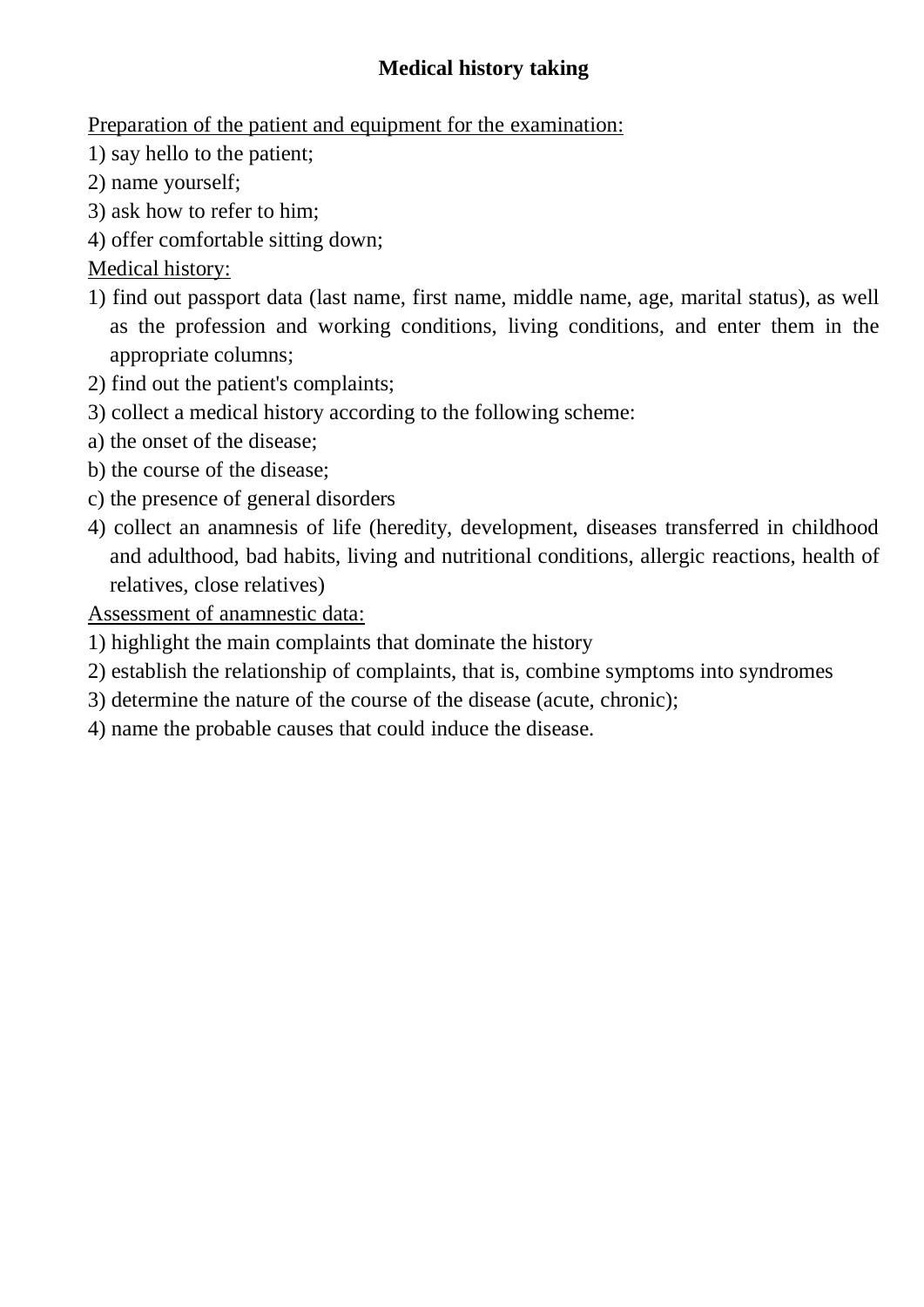## **Determination of the visual field by the control method**

Preparing the patient for the examination:

- 1) say hello to the patient;
- 2) name yourself;
- 3) ask how to refer to him;
- 4) explain the expediency of the examination;
- 5) obtain consent to its implementation;

Description of the еxamination methodology:

- 1) offer to sit on a chair with his back to the light;
- 2) pay the patient's attention to the fact that you need to sit upright, not squint, do not tilt your head and look directly in front of you.
- 3) ask the patient to cover tightly with the palm his left eye;
- 4) I draw attention to the fact that the distance between me and the patient should be 1 m;
- 5) cover your right eye with your own palm of your right hand;
- 6) I ask the patient to look at my left eye still;
- 7) take my straightened left hand to the left, taking a pencil in my hand and slowly move my hand in a plane in the middle of the distance between us, perpendicular to the patient's visual line;
- 8) movements are carried out from the left, right, top and bottom to the center
- 9) ask the patient to indicate the moment the pencil appeared in my hand;
- 10) compare my own feelings of the appearance of a pencil with the sensations of the patient;
- 11) evaluate the result of the еxamination:
- 12) in a similar way, examine the field of view of the patient's left eye, covering the right eye with his right palm, and my left eye with my left; еxamination should be carried out with the free right hand with a pencil in it;
- 13) evaluate the result of the еxamination.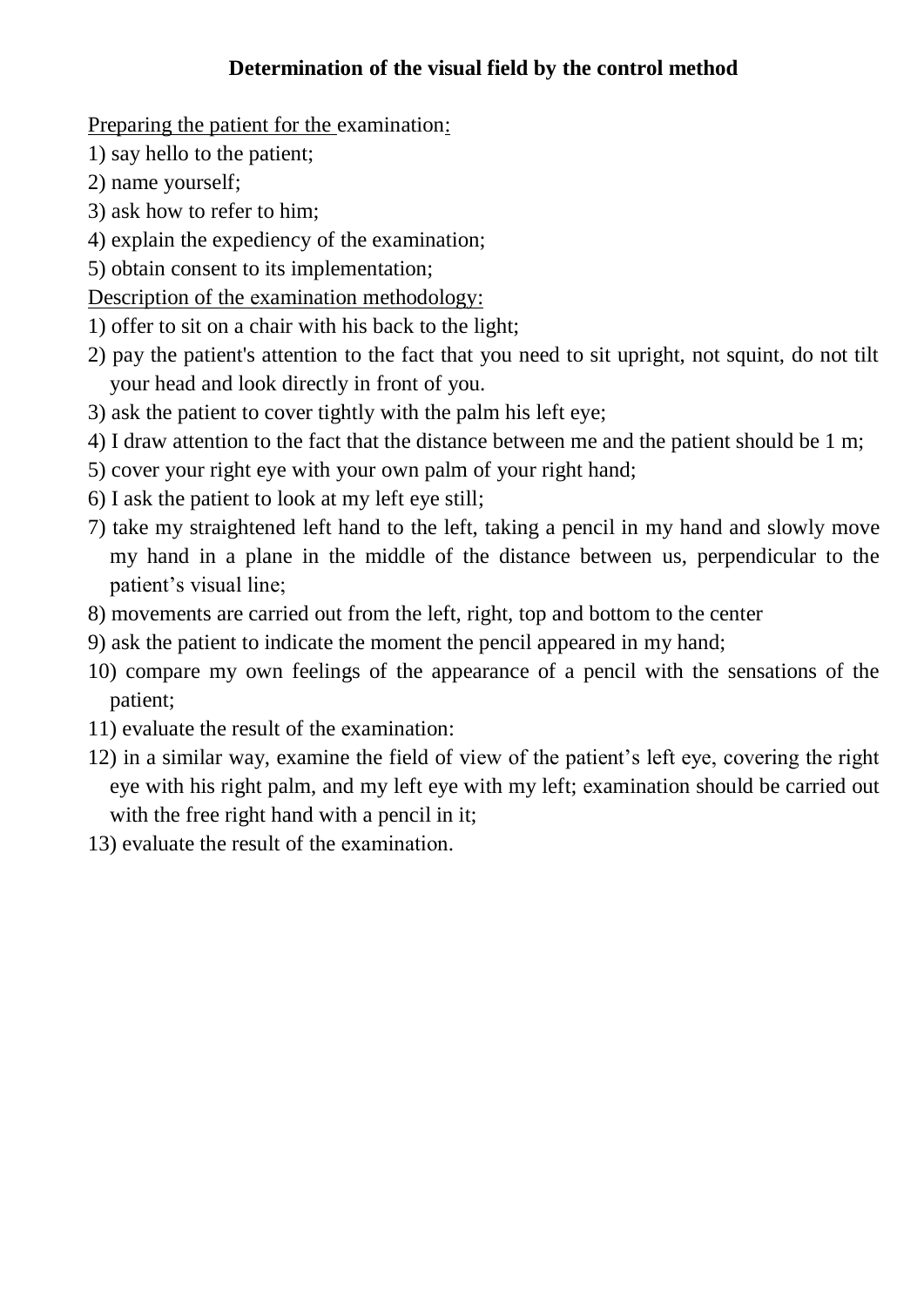## **Direct ophthalmoscopy (dummy)**

Preparation of equipment for еxamination:

1) sit in front of the dummy at a distance of 50 cm, take an ophthalmoscope in my right hand, turn it on,

2) holding an electric ophthalmoscope position it to the right eye;

3) using an ophthalmoscope, I direct a beam of light into the pupil of the dummy's right

eye (I conduct an examination using the method of ophthalmoscopic transillumination);

4) I approach the right eye of the dummy at a distance of approximately 5.0 cm;

5) examine the fundus in the following sequence: optic nerve disk, arcade vessels, equatorial zone, retinal periphery, macular zone;

6) describe the seen picture of the fundus (by the photo);

7) turn off the ophthalmoscope.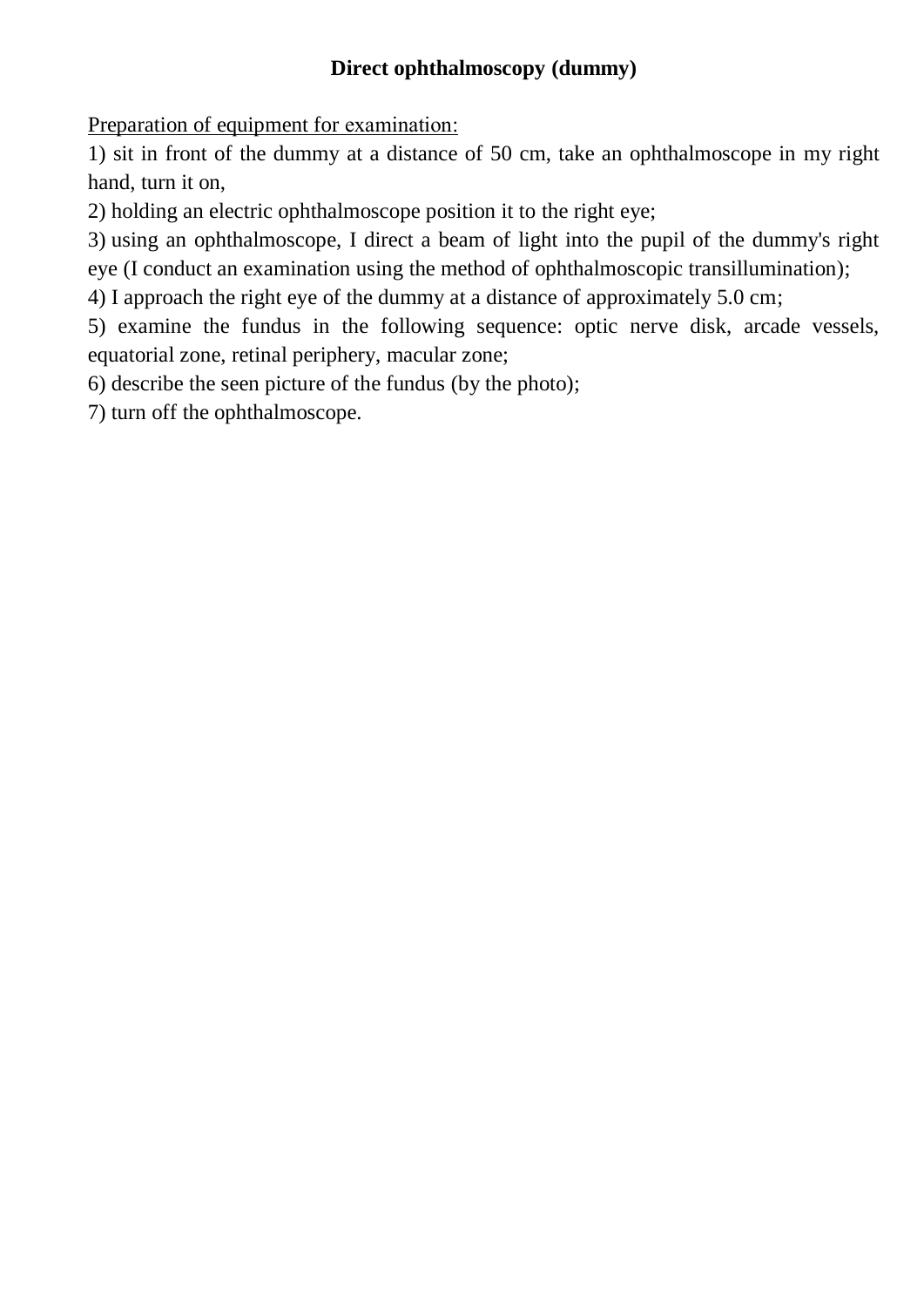## **Determination of intraocular pressure (palpation)**

Preparing the patient for the еxamination:

- 1) say hello to the patient;
- 2) name yourself;
- 3) ask how to refer to him;
- 4) explain the expediency of the examination;
- 5) obtain consent to its implementation
- 6) wash hands; wear examination gloves.

Examination performance:

- 1) sit opposite to the patient;
- 2) ask the patient to close his eyes and look down;
- 3) I place the pads of the index fingers of both hands on the soft part of the upper eyelid of the right eye and, alternately pressing them on the eyeball, determine the degree of its density;
- 4) evaluate the intraocular pressure of the right eye:
- T n normal IOP
- $\cdot$  T + 1 moderate increase in pressure compared to normal
- $\cdot$  T + 2 significant increase in pressure, slight scleral depression is observed
- $\cdot$  T + 3 eyes hard as a stone, even with intense pressure it is impossible to press the sclera,
- T-1 eye moderately mild, IOP moderately reduced
- T-2 eye soft, IOP low
- T-3 when pressing the eye, the finger does not feel support, IOP is significantly reduced
- 5) conduct a similar examination of the left eye.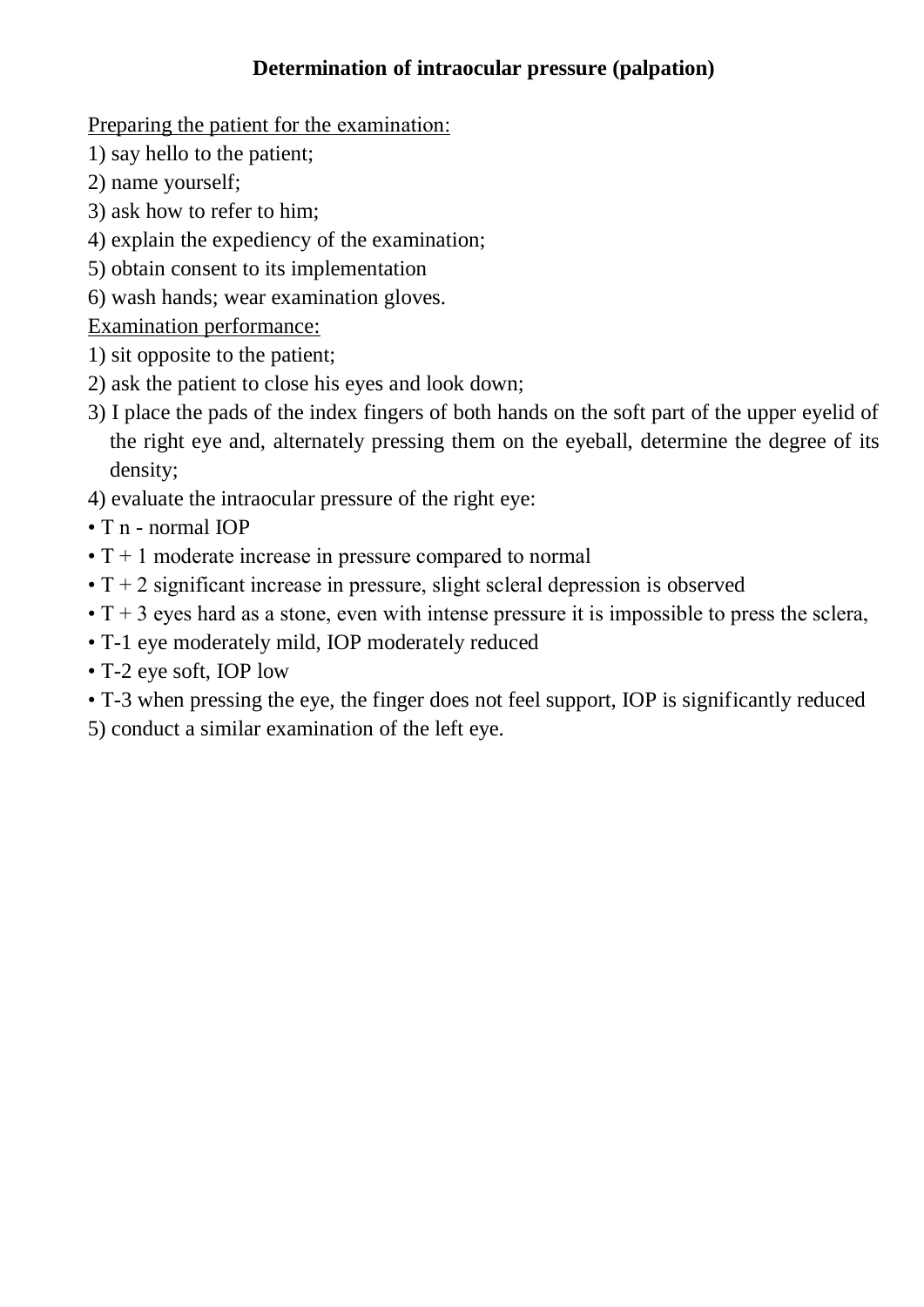## **Determination of the visual acuity**

Preparing of the patient and equipment for the еxamination:

1) say hello to the patient;

2) name yourself;

3) ask how to refer to him;

4) explain the expediency of the examination;

5) obtain consent to its implementation

Describe the research methodology

1) offer to sit on a chair that stands opposite to the table at a distance of 5 m from it;

2) connect the Rota apparatus to the electric network;

3) pay the patient's attention to the fact that you need to sit upright, not squint, do not tilt your head and look straight ahead.

4) ask the patient to cover the left eye with an opaque shutter (occluder);

5) I take a pointer in my hand, place its tip under an arbitrarily chosen optotype of the 10th row of the table and ask the patient to name this optotype;

6) the duration of the demonstration of the optotype should be 2-3 s;

7) if the patient cannot recognize the letters of the tenth line, then they go up one line and so on to the line that he names with the minimum number of errors;

8) if the patient is at a distance of 5 m, does not see the letter in the first line, then I take portable optotypes (Landolt rings, sticks) and determine the distance from which the patient can name them correctly (each half a meter corresponds to 0.01);

9) the occluder is placed in front of the right eye and the visual examination of the left eye is repeated, according to a similar scenario;

Assessment and registration of examination results:

1) visual acuity corresponds to that indicated on the right next to the line of the smallest signs, which the patient named correctly;

2) the visual acuity of the right eye is indicated by Vis OD =, the left eye by Vis OS =, after the sign "=" indicate the result of the study.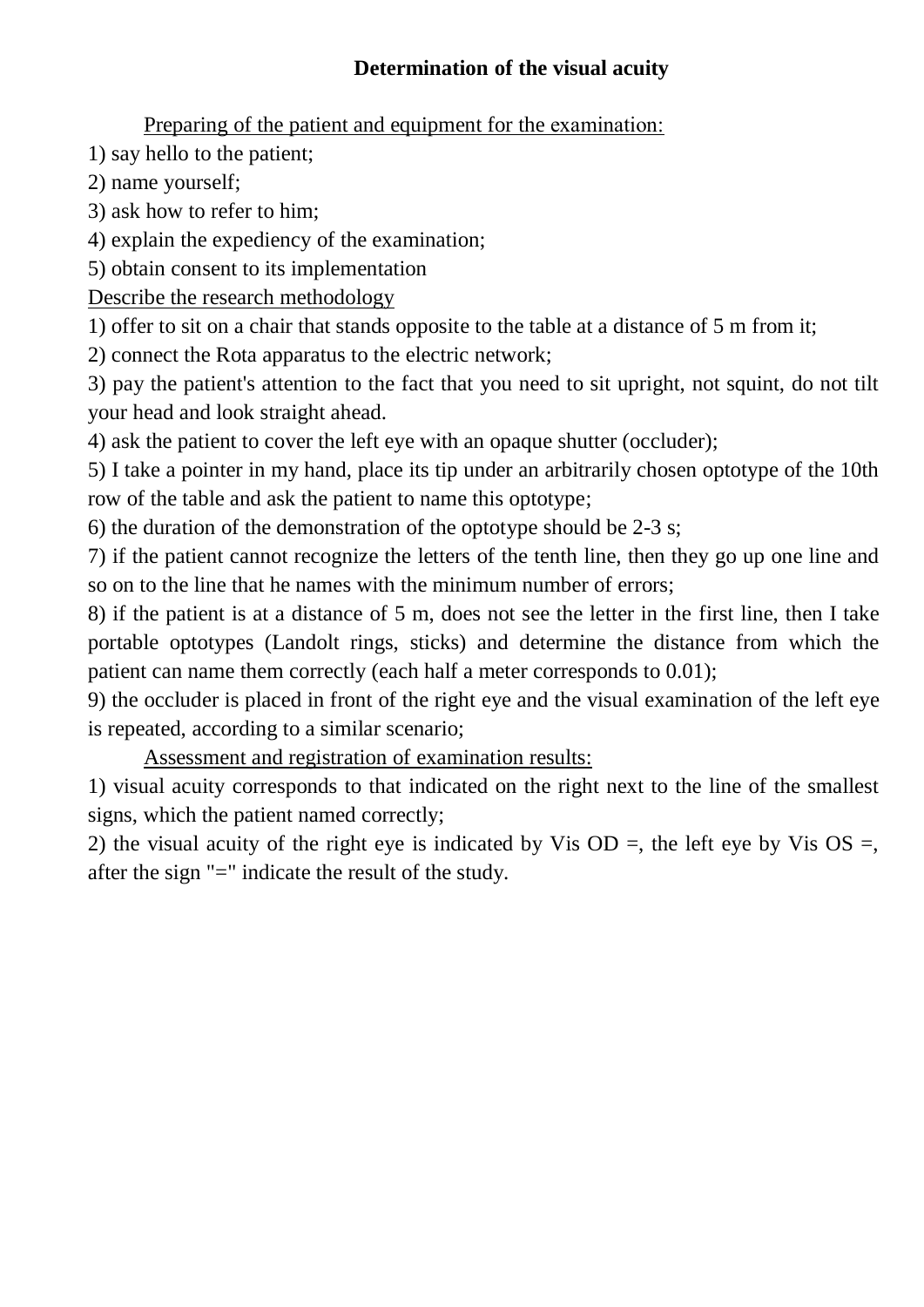## **Determination of ciliary body painfulness**

Preparing the patient for the еxamination:

1) say hello to the patient;

2) name yourself;

3) ask how to refer to him;

4) explain the expediency of the examination;

5) obtain consent to its implementation

6) say that you need to clean your hands and put on examination gloves.

Examination performance:

1) sit opposite to the patient;

2) ask the patient to close his eyes and look down;

3) I place the pads of the index fingers of both hands on the soft part of the upper eyelid of the right eye and, alternately pressing them on the eyeball, determine the degree of its pain

4) the results are recorded as follows:

• on palpation, painfulness of the ciliary body is noted

• ciliary body is not painful on palpation

5) conduct a similar examination of the left eye.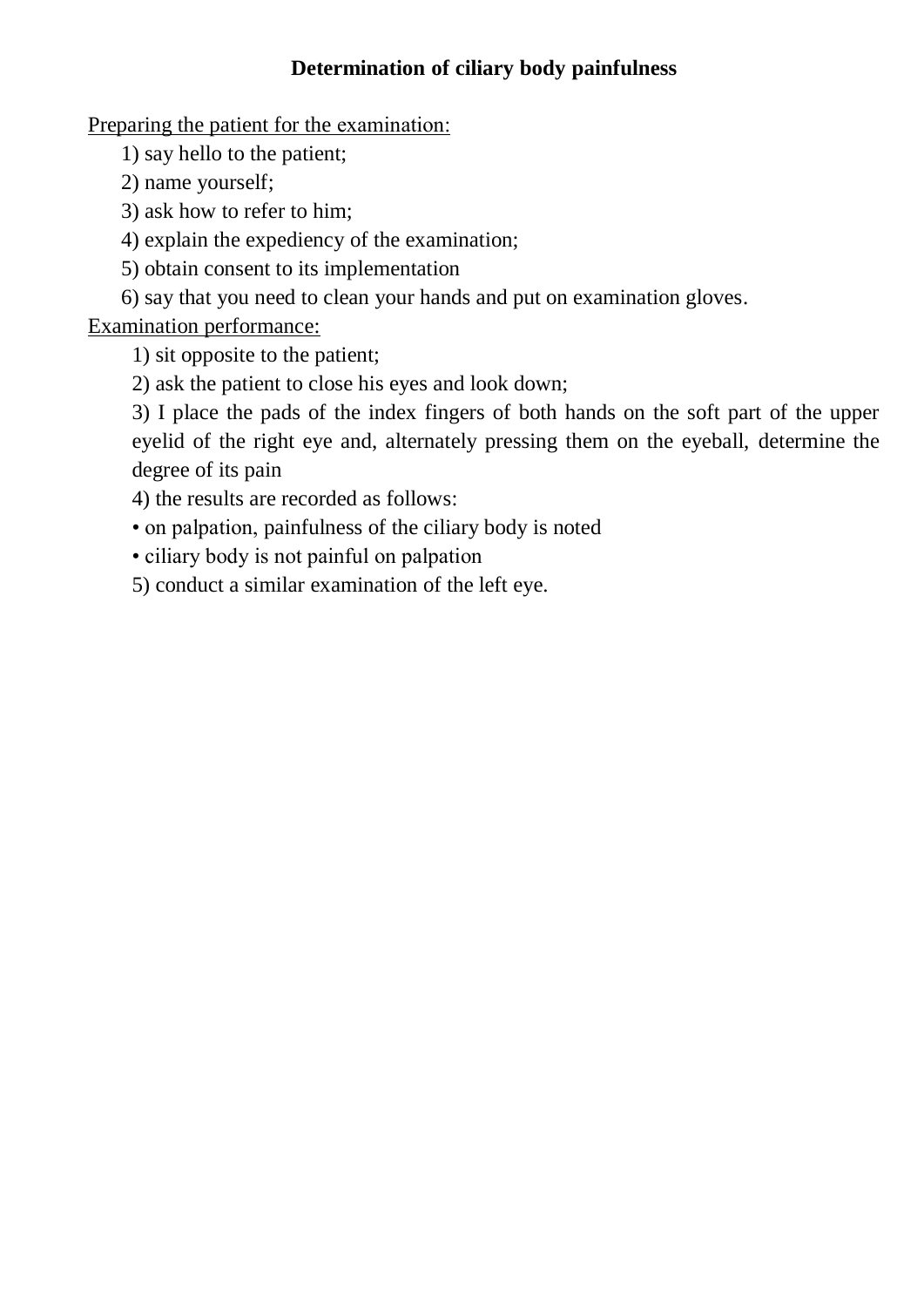#### **Side lighting examination**

Preparation of the patient for the examination:

1) say hello to the patient;

2) name yourself;

3) Ask how to refer to him;

4) explain the expediency of the examination

5) obtain consent to its implementation;

6) say that you need to clean your hands and put on examination gloves.

## Examination performance:

1) the light source (desk lamp) should be installed to the left and at a distance of 50 to 60 cm from the patient at the eye level; the head of the patient should be slightly rotated towards the light source;

2) move the my knees to the right and the patient's knees to the left;

3) take the lens of  $+ 13$  D in the right hand. Place it in front of the patient's eye at a distance of 7-8 cm perpendicular to the rays from the light source;

4) focus the lens on the region of the eye to be examined with reflected rays.

5) in the examination of the sclera, attention should be paid to the colour of the sclera, to the movement and to the filling of the blood vessels (white sclera, not visible at the end of the loop, to the identification of only single conjunctival vessels)



6) during examination of the cornea, the size, shape, transparency, sphericity, mirrority of the cornea are established (despite transparency, the normal cornea looks smoky at the side light, the surface of the cornea is smooth, shiny, the upper part of the cornea limb is enlarged).

7) the depth and contents of the eye's front chamber are determined (the depth of the chamber is determined by the distance between the reflexes on the cornea and on the iris, the mean depth thereof is 3-3.5 mm, the moisture is normally so transparent).

8) when studying the iris, the colour, the drawing, the presence or absence of pigment inclusions, the width, the shape and the mobility of the pupil (the pupil's response to light) are noted.

9) the lens is visible at lateral illumination only when it is blurred.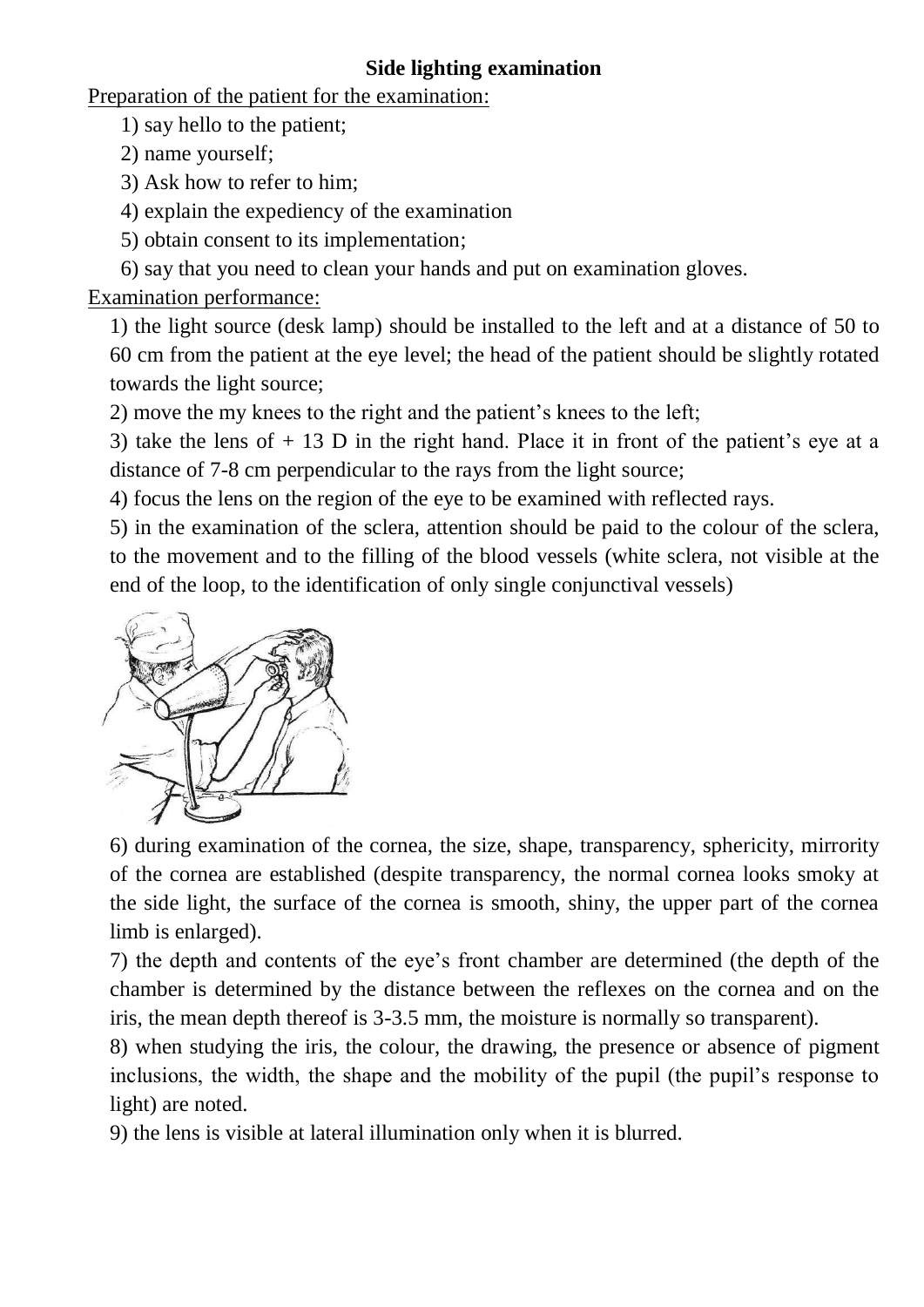## **Research method in transmitted light**

Preparation of the patient for the examination:

1) say hello to the patient;

2) name yourself;

3) Ask how to refer to him;

4) explain the expediency of the examination

5) obtain consent to its implementation;

6) say that you need to clean your hands and put on examination gloves.

Examination performance:

1) the examination should be carried out in a dark room, the light source being placed to the left and rear of the patient at the eye level;

2) I sit opposite the patient, holding an ophthalmoscope in my right hand, put it to my right eye and use a mirror to direct a beam of light into the eye of the examined person 3) the patient's pupil with the transparency of optical media "glows" with red light.

4) the transparency of the lens and vitreous body is assessed in terms of the intensity and uniformity of the pupil's luminance.



If the light beam reflected from the eye of the subject meets a blur, depending on the shape and density, they will delay some of the rays, and either dark spots or bands and diffuse shades will appear on the red background of the pupil. The turbidity in the lens is fixed, and when the eyeball moves, they move with it. The turbidity of the vitreous body is not fixed, and when the eyeball moves (even slightly), they swim against the red light of the pupil, appearing and disappearing.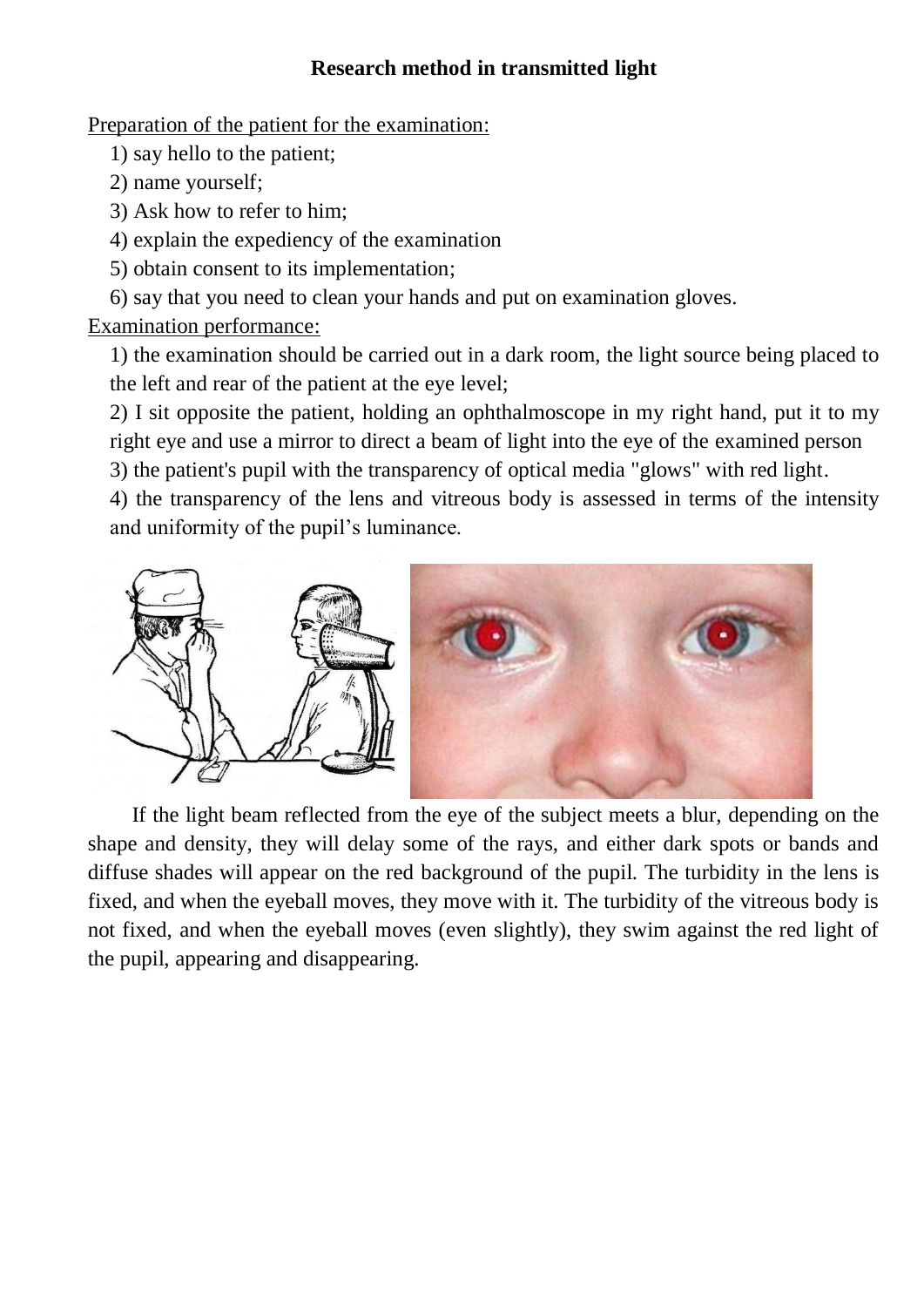## **Examination of the eyeball mobility**

Preparation of the patient for the examination:

- 1) say hello to the patient;
- 2) name yourself;
- 3) ask how to refer to him;
- 4) explain the expediency of the examination
- 5) obtain consent to its implementation;
- 6) propose to sit on the chair with his back to the light;
- 7) say that you need to clean your hands and put on examination gloves.

Examination performance:

- 1) sit opposite to the patient;
- 2) ask the patient to follow the object (finger, handle), which is moved by the doctor in different directions (right, left, up and down), with two eyes.
- 3) to see whether the patient's eyeballs are moving in synchrony or not and what position they occupy at the extremities.
- 4) at the maximum eye-to-nose rotation, the inside edge of the cornea shall extend to the inside corner of the eye slot and, when the eye slot is removed in the opposite direction, the corresponding edge shall contact the outer corner of the eye slot.